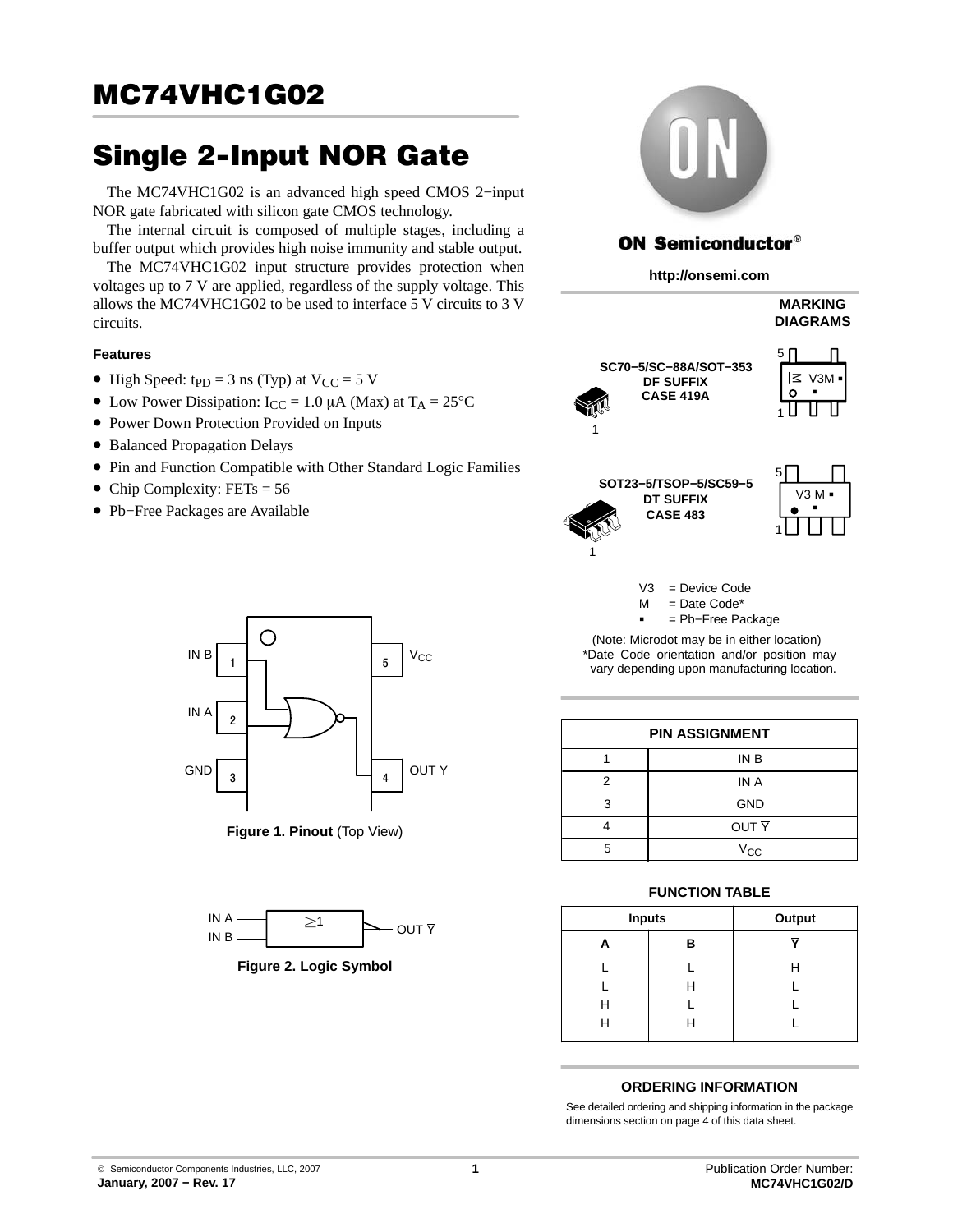### **MAXIMUM RATINGS**

| Symbol                 | <b>Characteristics</b>                          | Value                                                                                | Unit                                            |               |
|------------------------|-------------------------------------------------|--------------------------------------------------------------------------------------|-------------------------------------------------|---------------|
| $V_{\rm CC}$           | DC Supply Voltage                               |                                                                                      | $-0.5$ to $+7.0$                                | $\vee$        |
| $V_{IN}$               | DC Input Voltage                                |                                                                                      | $-0.5$ to $+7.0$                                | V             |
| <b>VOUT</b>            | DC Output Voltage                               | $V_{\rm CC} = 0$<br>High or Low State                                                | $-0.5$ to $7.0$<br>$-0.5$ to $V_{\rm CC}$ + 0.5 | $\vee$        |
| $I_{IK}$               | Input Diode Current                             |                                                                                      | $-20$                                           | mA            |
| <b>I</b> <sub>OK</sub> | <b>Output Diode Current</b>                     | $V_{OUT}$ < GND; $V_{OUT}$ > $V_{CC}$                                                | $+20$                                           | mA            |
| I <sub>OUT</sub>       | DC Output Current, per Pin                      |                                                                                      | $+25$                                           | mA            |
| $I_{\rm CC}$           | DC Supply Current, V <sub>CC</sub> and GND      |                                                                                      | $+50$                                           | mA            |
| $P_D$                  | Power Dissipation in Still Air at 85°C          | SC70-5/SC-88A<br>TSOP-5                                                              | 150<br>200                                      | mW            |
| $\theta_{JA}$          | <b>Thermal Resistance</b>                       | SC70-5/SC-88A (Note 1)<br>TSOP-5                                                     | 350<br>230                                      | $\degree$ C/W |
| $T_L$                  | Lead Temperature, 1 mm from Case for 10 Seconds |                                                                                      | 260                                             | $^{\circ}C$   |
| $T_{\rm J}$            | Junction Temperature Under Bias                 |                                                                                      | $+150$                                          | $^{\circ}C$   |
| T <sub>STG</sub>       | Storage Temperature Range                       |                                                                                      | $-65$ to $+150$                                 | $^{\circ}C$   |
| V <sub>ESD</sub>       | <b>ESD Withstand Voltage</b>                    | Human Body Model (Note 2)<br>Machine Model (Note 3)<br>Charged Device Model (Note 4) | > 2000<br>> 200<br>N/A                          | V             |
| <b>LATCHUP</b>         | Latchup Performance                             | Above $V_{CC}$ and Below GND at 125 $\degree$ C (Note 5)                             | ± 500                                           | mA            |

Stresses exceeding Maximum Ratings may damage the device. Maximum Ratings are stress ratings only. Functional operation above the Recommended Operating Conditions is not implied. Extended exposure to stresses above the Recommended Operating Conditions may affect device reliability.

1. Measured with minimum pad spacing on an FR4 board, using 10 mm−by−1 inch, 2−ounce copper trace with no air flow.

2. Tested to EIA/JESD22−A114−A.

3. Tested to EIA/JESD22−A115−A.

4. Tested to JESD22−C101−A.

5. Tested to EIA/JESD78.

### **RECOMMENDED OPERATING CONDITIONS**

| Symbol        | <b>Characteristics</b>             | Min                                                                 | Max           | Unit      |      |
|---------------|------------------------------------|---------------------------------------------------------------------|---------------|-----------|------|
| $V_{CC}$      | DC Supply Voltage                  |                                                                     | 2.0           | 5.5       |      |
| $V_{IN}$      | DC Input Voltage                   |                                                                     | 0.0           | 5.5       |      |
| <b>VOUT</b>   | DC Output Voltage                  |                                                                     | 0.0           | Vcc       |      |
| $T_A$         | <b>Operating Temperature Range</b> |                                                                     | $-55$         | $+125$    | °C   |
| $t_r$ , $t_f$ | Input Rise and Fall Time           | $V_{CC}$ = 3.3 V $\pm$ 0.3 V<br>V <sub>CC</sub> = 5.0 V $\pm$ 0.5 V | $\Omega$<br>0 | 100<br>20 | ns/V |

### **DEVICE JUNCTION TEMPERATURE VERSUS TIME TO 0.1% BOND FAILURES**

| <b>Junction</b><br>Temperature °C | Time, Hours | Time, Years |
|-----------------------------------|-------------|-------------|
| 80                                | 1,032,200   | 117.8       |
| 90                                | 419,300     | 47.9        |
| 100                               | 178,700     | 20.4        |
| 110                               | 79,600      | 9.4         |
| 120                               | 37,000      | 4.2         |
| 130                               | 17,800      | 2.0         |
| 140                               | 8,900       | 1.0         |



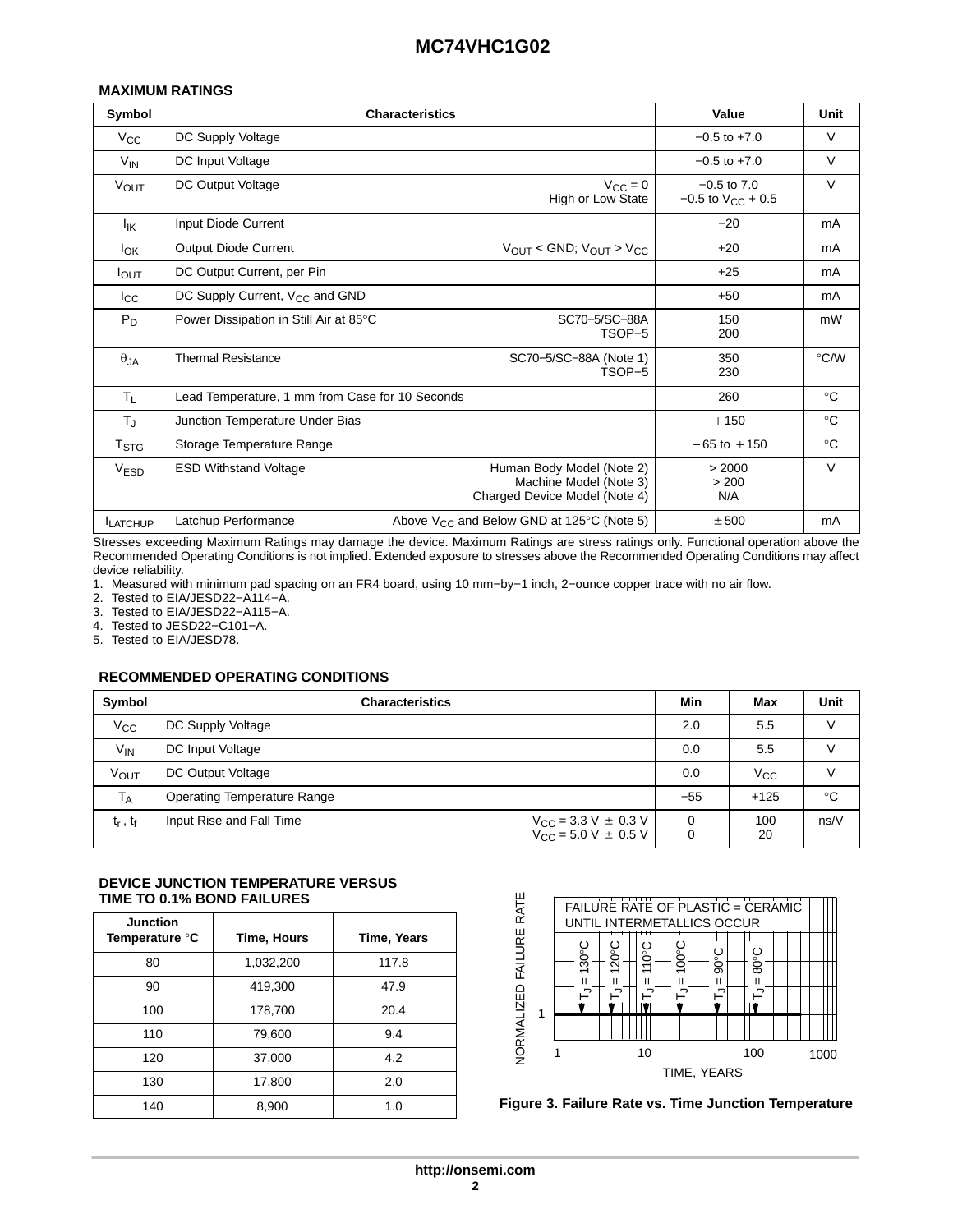### DC ELECTRICAL CHARACTERISTICS

|                       |                                                                         |                                                                             | $V_{\rm CC}$             | $T_A = 25^{\circ}C$        |                   |                            | $T_A \leq 85^{\circ}$ C    |                            | $-55 \leq T_A \leq 125^{\circ}$ C |                            |        |
|-----------------------|-------------------------------------------------------------------------|-----------------------------------------------------------------------------|--------------------------|----------------------------|-------------------|----------------------------|----------------------------|----------------------------|-----------------------------------|----------------------------|--------|
| Symbol                | Parameter                                                               | <b>Test Conditions</b>                                                      | (V)                      | <b>Min</b>                 | Typ               | <b>Max</b>                 | <b>Min</b>                 | <b>Max</b>                 | Min                               | Max                        | Unit   |
| V <sub>IH</sub>       | Minimum High-Level<br>Input Voltage                                     |                                                                             | 2.0<br>3.0<br>4.5<br>5.5 | 1.5<br>2.1<br>3.15<br>3.85 |                   |                            | 1.5<br>2.1<br>3.15<br>3.85 |                            | 1.5<br>2.1<br>3.15<br>3.85        |                            | $\vee$ |
| $V_{IL}$              | Maximum Low-Level<br>Input Voltage                                      |                                                                             | 2.0<br>3.0<br>4.5<br>5.5 |                            |                   | 0.5<br>0.9<br>1.35<br>1.65 |                            | 0.5<br>0.9<br>1.35<br>1.65 |                                   | 0.5<br>0.9<br>1.35<br>1.65 | $\vee$ |
| V <sub>OH</sub>       | Minimum High-Level<br>Output Voltage<br>$V_{IN}$ = $V_{IH}$ or $V_{II}$ | $V_{IN}$ = $V_{IH}$ or $V_{II}$<br>$I_{OH} = -50 \mu A$                     | 2.0<br>3.0<br>4.5        | 1.9<br>2.9<br>4.4          | 2.0<br>3.0<br>4.5 |                            | 1.9<br>2.9<br>4.4          |                            | 1.9<br>2.9<br>4.4                 |                            | $\vee$ |
|                       |                                                                         | $V_{IN} = V_{IH}$ or $V_{IL}$<br>$I_{OH} = -4$ mA<br>$I_{OH} = -8$ mA       | 3.0<br>4.5               | 2.58<br>3.94               |                   |                            | 2.48<br>3.80               |                            | 2.34<br>3.66                      |                            | $\vee$ |
| $V_{OL}$              | Maximum Low-Level<br>Output Voltage<br>$V_{IN} = V_{IH}$ or $V_{IL}$    | $V_{IN} = V_{IH}$ or $V_{II}$<br>$I_{OL}$ = 50 $\mu$ A                      | 2.0<br>3.0<br>4.5        |                            | 0.0<br>0.0<br>0.0 | 0.1<br>0.1<br>0.1          |                            | 0.1<br>0.1<br>0.1          |                                   | 0.1<br>0.1<br>0.1          | $\vee$ |
|                       |                                                                         | $V_{IN} = V_{IH}$ or $V_{IL}$<br>$I_{OL} = 4 mA$<br>$I_{OL} = 8 \text{ mA}$ | 3.0<br>4.5               |                            |                   | 0.36<br>0.36               |                            | 0.44<br>0.44               |                                   | 0.52<br>0.52               | $\vee$ |
| <b>I<sub>IN</sub></b> | Maximum Input<br>Leakage Current                                        | $V_{IN}$ = 5.5 V or GND                                                     | 0 <sub>to</sub><br>5.5   |                            |                   | ± 0.1                      |                            | ± 1.0                      |                                   | ± 1.0                      | μA     |
| $_{\rm lcc}$          | Maximum Quiescent<br><b>Supply Current</b>                              | $V_{IN}$ = $V_{CC}$ or GND                                                  | 5.5                      |                            |                   | 1.0                        |                            | 10                         |                                   | 40                         | μA     |

### AC ELECTRICAL CHARACTERISTICS Input  $t_r = t_f = 3.0$  ns

|                                        |                                                    |                                                                |               |     | $T_A = 25^{\circ}C$ |             |            | $T_\Delta \leq 85^\circ \text{C}$ |     | $-55 \leq T_A \leq 125^{\circ}$ C |      |
|----------------------------------------|----------------------------------------------------|----------------------------------------------------------------|---------------|-----|---------------------|-------------|------------|-----------------------------------|-----|-----------------------------------|------|
| Symbol                                 | <b>Parameter</b>                                   | <b>Test Conditions</b>                                         |               | Min | <b>Typ</b>          | <b>Max</b>  | <b>Min</b> | <b>Max</b>                        | Min | <b>Max</b>                        | Unit |
| t <sub>PLH</sub> ,<br><sup>t</sup> PHL | Maximum Propagation<br>Delay,<br>Input A or B to Y | $V_{\text{CC}} = 3.3 \pm 0.3 \text{ V}$ C <sub>L</sub> = 15 pF | $C_1 = 50$ pF |     | 4.0<br>5.4          | 7.9<br>11.4 |            | 9.5<br>13.0                       |     | 11.0<br>15.5                      | ns   |
|                                        |                                                    | $V_{\text{CC}} = 5.0 \pm 0.5 \text{ V}$ C <sub>L</sub> = 15 pF | $C_1 = 50$ pF |     | 3.0<br>3.8          | 5.5<br>7.5  |            | 6.5<br>8.5                        |     | 8.0<br>10.0                       |      |
| $C_{IN}$                               | Maximum Input<br>Capacitance                       |                                                                |               |     | 5.5                 | 10          |            | 10                                |     | 10                                | pF   |
|                                        | Typical @ 25 $\degree$ C, V <sub>CC</sub> = 5.0 V  |                                                                |               |     |                     |             |            |                                   |     |                                   |      |
| $C_{PD}$                               | Power Dissipation Capacitance (Note 6)             |                                                                |               |     |                     |             |            |                                   | 11  |                                   | pF   |

6. C<sub>PD</sub> is defined as the value of the internal equivalent capacitance which is calculated from the operating current consumption without load.<br>Average operating current can be obtained by the equation:  $I_{CC(OPR)} = C_{PD} \cdot V_{CC$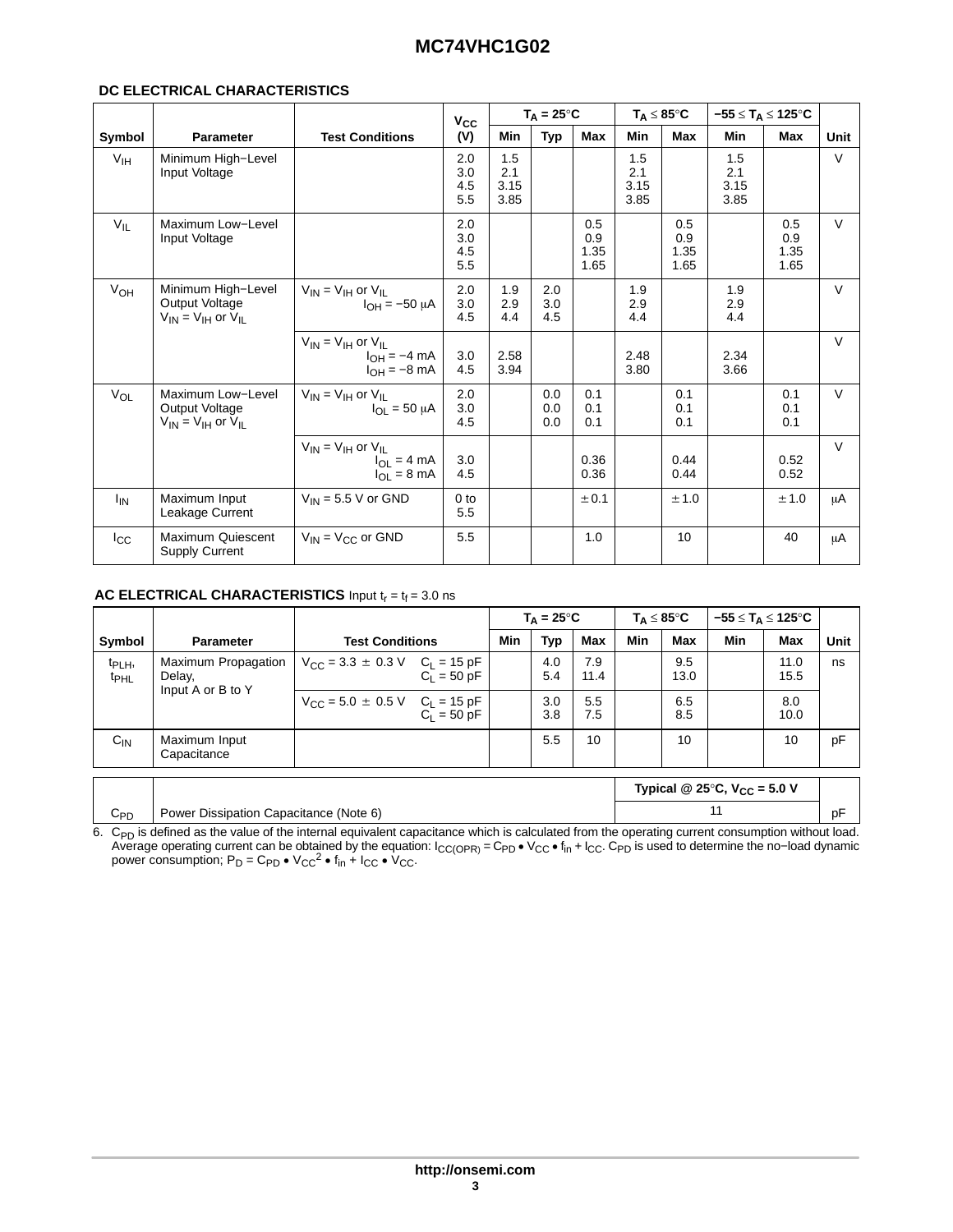<span id="page-3-0"></span>



Figure 4. Switching Waveforms **Figure 4. Switching Waveforms** Figure 5. Test Circuit



### **ORDERING INFORMATION**

| <b>Device</b>    | Package                            | Shipping <sup><math>\dagger</math></sup> |
|------------------|------------------------------------|------------------------------------------|
| MC74VHC1G02DFT1  | SC70-5/SC-88A/SOT-353              |                                          |
| MC74VHC1G02DFT1G | SC70-5/SC-88A/SOT-353<br>(Pb-Free) |                                          |
| MC74VHC1G02DFT2  | SC70-5/SC-88A/SOT-353              |                                          |
| MC74VHC1G02DFT2G | SC70-5/SC-88A/SOT-353<br>(Pb-Free) | 3000/Tape & Reel                         |
| MC74VHC1G02DTT1  | SOT23-5/TSOP-5/SC59-5              |                                          |
| MC74VHC1G02DTT1G | SOT23-5/TSOP-5/SC59-5<br>(Pb-Free) |                                          |

†For information on tape and reel specifications, including part orientation and tape sizes, please refer to our Tape and Reel Packaging Specifications Brochure, BRD8011/D.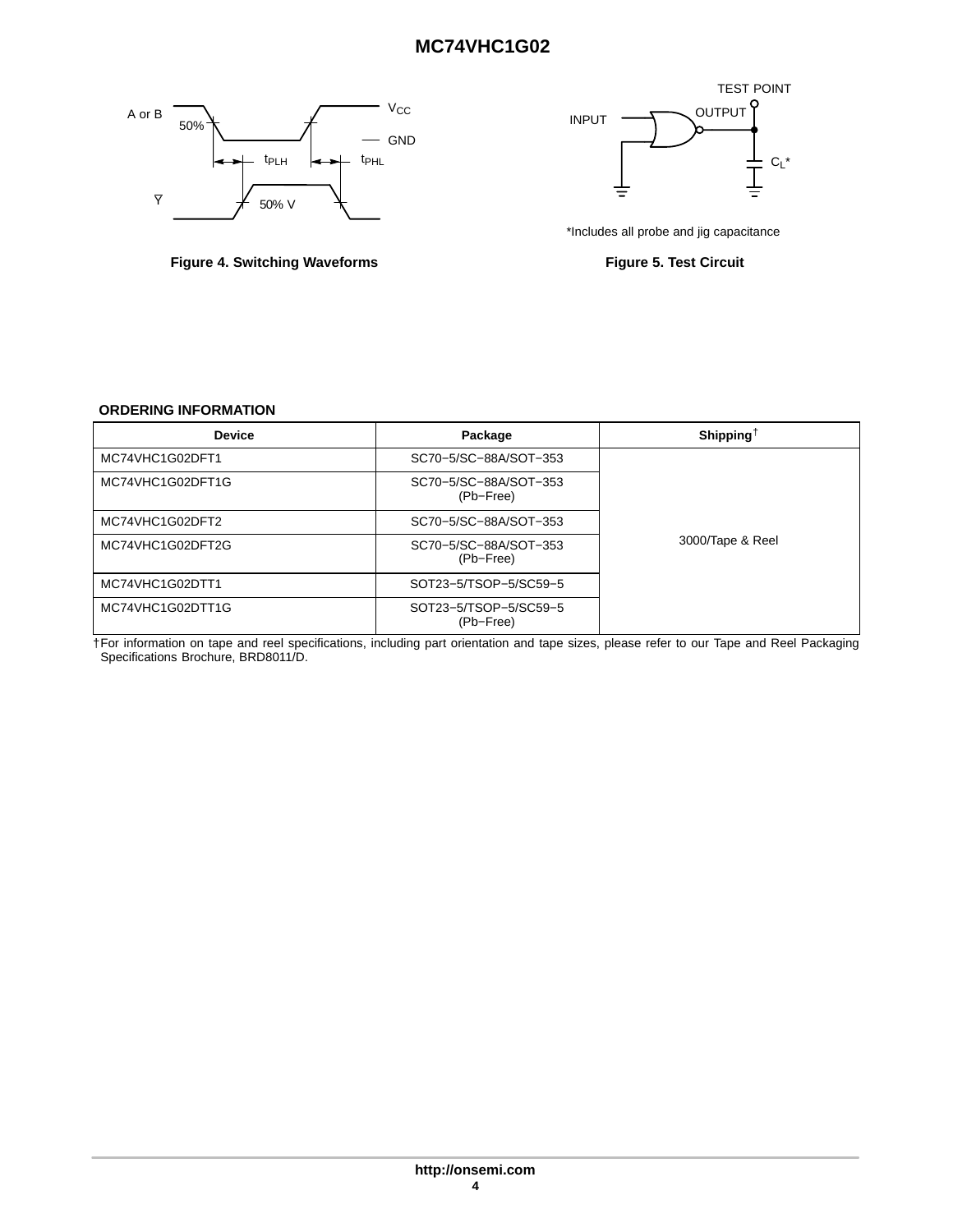### **PACKAGE DIMENSIONS**

**SC−88A/SOT−353/SC−70 DF SUFFIX** 5 LEAD PACKAGE CASE 419A−02 ISSUE J



- 
- 
- NOTES:<br>
1. DIMENSIONING AND TOLERANCING<br>
2. CONTROLLING DIMENSION: INCH.<br>
3. 419A−02.<br>
419A−02.<br>
4. DIMENSIONS A AND B DO NOT INCLUDE<br>
MOLD FLASH, PROTRUSIONS, OR GATE<br>
BURRS.

|            |            | <b>INCHES</b> |          | <b>MILLIMETERS</b> |  |
|------------|------------|---------------|----------|--------------------|--|
| <b>DIM</b> | <b>MIN</b> | MAX           | MIN      | MAX                |  |
| A          | 0.071      | 0.087         | 1.80     | 2.20               |  |
| в          | 0.045      | 0.053         | 1.15     | 1.35               |  |
| C          | 0.031      | 0.043         | 0.80     | 1.10               |  |
| D          | 0.004      | 0.012         | 0.10     | 0.30               |  |
| G          |            | 0.026 BSC     | 0.65 BSC |                    |  |
| н          |            | 0.004         |          | 0.10               |  |
| J          | 0.004      | 0.010         | 0.10     | 0.25               |  |
| ĸ          | 0.004      | 0.012         | 0.10     | 0.30               |  |
| N          |            | 0.008 REF     |          | 0.20 REF           |  |
| S          | 0.079      | 0.087         | 2.00     | 2.20               |  |

**SOLDERING FOOTPRINT\***



\*For additional information on our Pb−Free strategy and soldering details, please download the ON Semiconductor Soldering and Mounting Techniques Reference Manual, SOLDERRM/D.